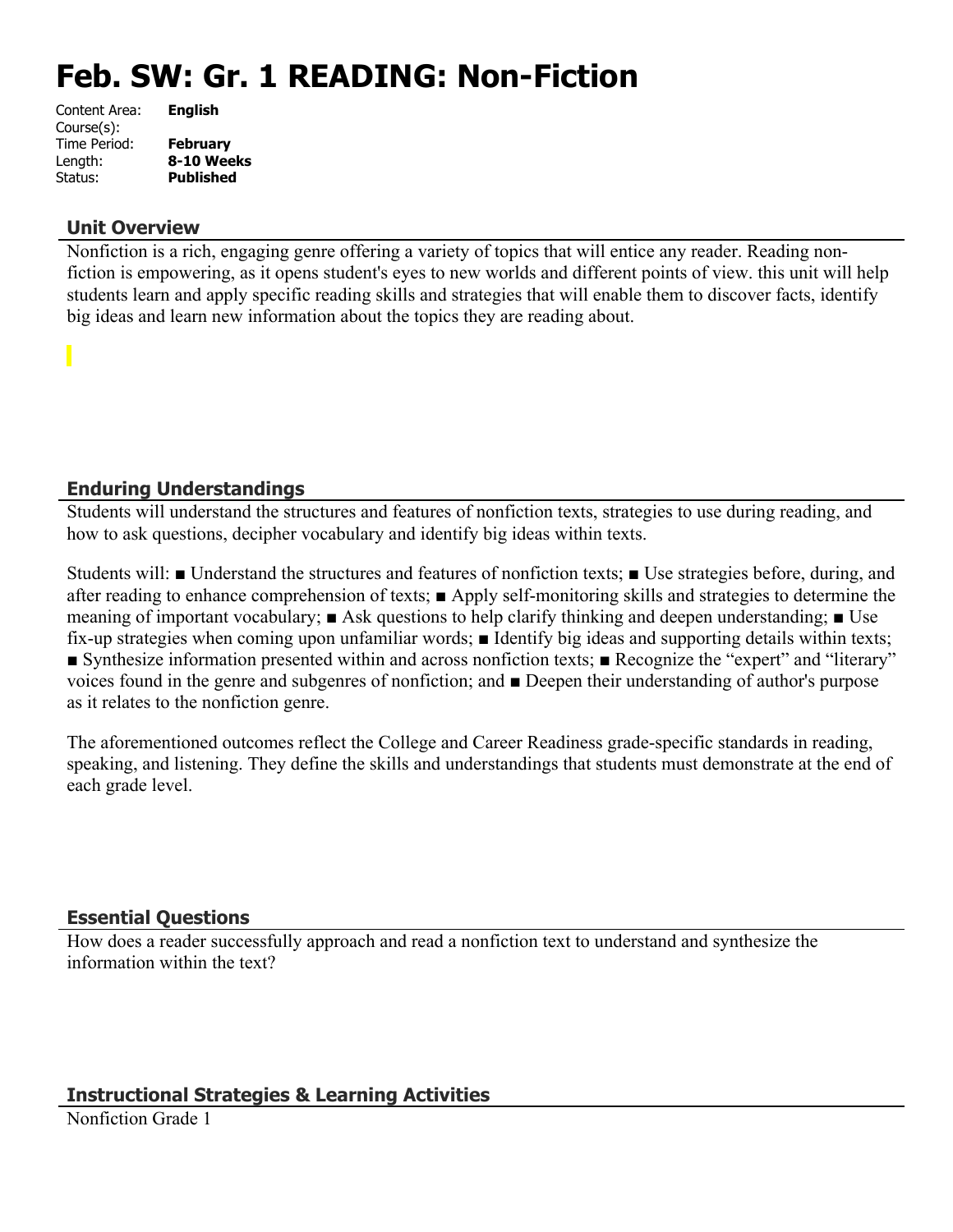Lesson 1: Exploring Nonfiction

uses Are You a Butterfly? by Judy Allen, Grow Your Own Sandwich by John Malam, and Dr. Seuss by Charlotte Guillain.

Rationale: Readers learn new information about interesting subjects and topics by reading and studying nonfiction texts. They also know that we read nonfiction texts differently than we read fiction texts. Students will be introduced to the genre of nonfiction through discussion and exploration of the three types of unit mentor texts (reference, literary nonfiction, and biography). Common Core State Standards: RI.1.5, SL.1.1, SL.1.2, RI.1.10, SL.1.6, L.1.6

Skills and Strategies: Text and Genre Features/Structure, Using Schema, Listening and Responding, Engaging in Discussion/Collaborating

Lesson 2: Focusing on Features

uses Life in the Rain Forest by Sarah Levete.

Rationale: Readers use the text features of nonfiction as clues to help them learn and understand new information and topics. Students will be introduced to nonfiction text features and will learn how to use these features to locate, understand, and analyze information.

Common Core State Standards: RI.1.5, SL.1.1, RI.1.2, RI.1.6, RI.1.10, SL.1.2, SL.1.6, L.1.6

Skills and Strategies: Text and Genre Features/Structure, Determining Importance, Speaking to Communicate, Listening and Responding, Engaging in Discussion/Collaborating

Lesson 3: Notable Noticings

uses Grow Your Own Sandwich by John Malam.

Rationale: Readers need to slow down and take time to notice the features, details, information, and new words in nonfiction texts in order to create meaning. Students will discover that nonfiction reading takes patience and time and that they need to stop, read, reread, and notice the key details and new ideas that nonfiction writers include in their books.

Common Core State Standards: RI.1.5, RI.1.7, SL.1.1, RI.1.2, RI.1.8, RI.1.10, SL.1.2, SL.1.6, L.1.4, L.1.6

Skills and Strategies: Text and Genre Features/Structure, Using Schema, Making Inferences, Determining Importance, Monitoring and Repairing Comprehension, Finding Word Meaning (Vocabulary), Speaking to Communicate, Listening and Responding, Engaging in Discussion/ Collaborating

Lesson 4: Structures Support Readers uses Is It Living or Nonliving? by Rebecca Rissman.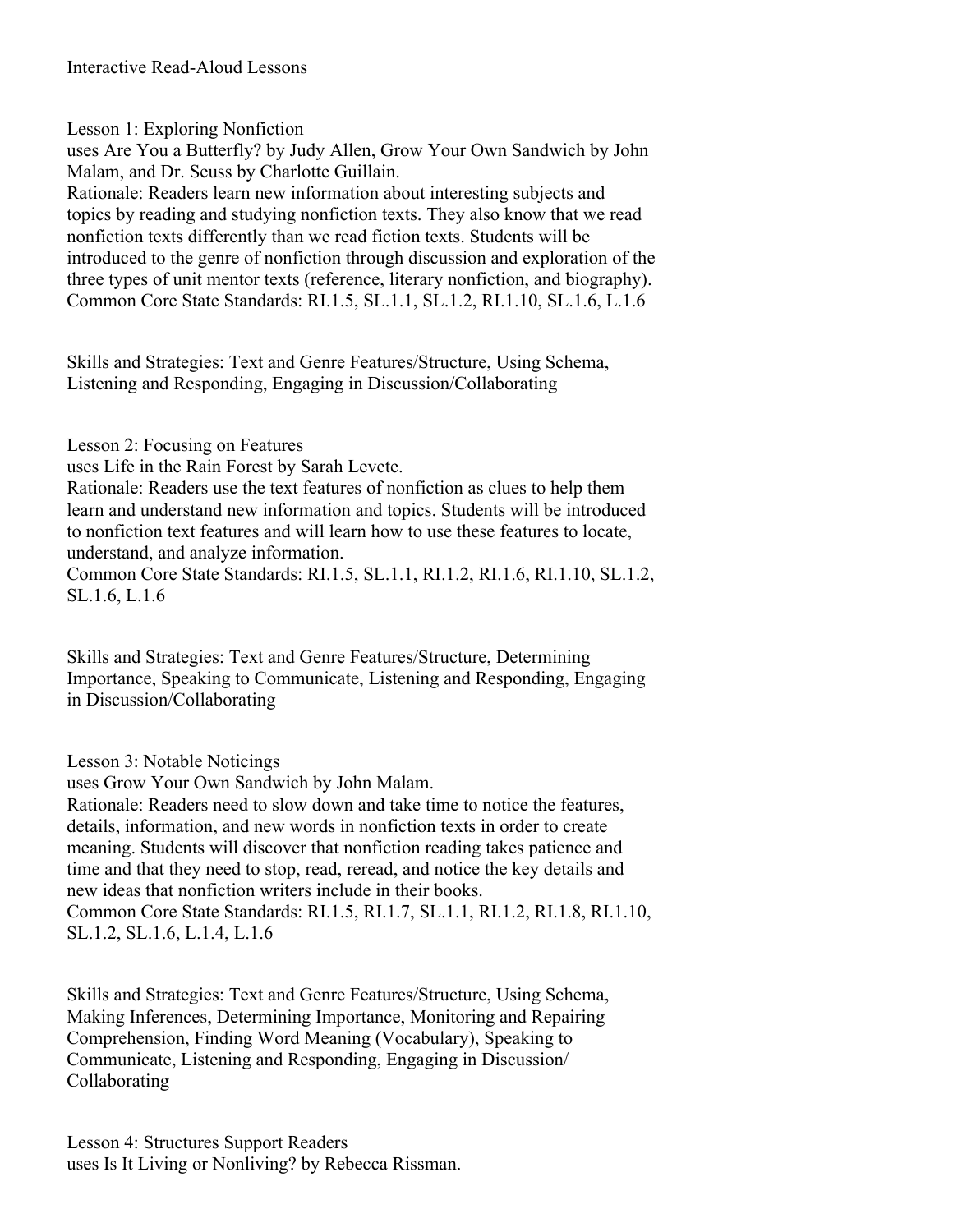Rationale: Readers of nonfiction begin to familiarize themselves with the structures that writers use in order to present their information in a way that makes sense. Students will learn how nonfiction text structures can help readers find answers to questions and compare, contrast, and summarize key ideas.. Common Core State Standards: RI.1.1, SL.1.1, SL.1.2, RI.1.2, RI.1.4, RI.1.10, SL.1.6, L.1.6

Skills and Strategies: Text and Genre Features/Structure, Questioning, Synthesizing, Speaking to Communicate, Listening and Responding, Engaging in Discussion/Collaborating Lesson 5: Important People, Places, and Things uses Dr. Seuss by Charlotte Guillain. Rationale: Readers use dates, time lines, and key ideas that are organized chronologically to help them learn

about history and important people. Students will recognize the use of chronological structure when reading biographies

in order to help them learn relevant information about an important person.

Common Core State Standards: RI.1.2, SL.1.2, RI.1.5, RI.1.6, RI.1.10, SL.1.6, L.1.6

Skills and Strategies: Text and Genre Features/Structure, Using Schema, Determining Importance, Synthesizing,

Speaking to Communicate, Listening and Responding, Engaging in Discussion/Collaborating

Lesson 6: I Don't Know This Word . . .

uses Life in the Rain Forest by Sarah Levete.

Rationale: Readers stop and use "fix-up" strategies when they come upon unfamiliar words or phrases, or when

something does not make sense. Students will monitor for meaning and use fix-up strategies while reading nonfiction texts in order to ensure understanding and improve comprehension.

Common Core State Standards: RI.1.4, SL.1.1, L.1.4, RI.1.10, SL.1.2, SL.1.6, L.1.6

Skills and Strategies: Text and Genre Features/Structure, Using Schema, Monitoring and Repairing Comprehension, Finding Word Meaning (Vocabulary), Listening and Responding, Engaging in Discussion/ Collaborating

Lesson 7: Purposeful Purpose

uses Are You a Butterfly? by Judy Allen.

Rationale: Readers know that it is important to determine why a writer wrote his or her text. When they discover

this, they recognize the writer's purpose. Students will identify important information and details in literary nonfiction

texts in order to determine point of view, perspective, and purpose.

Common Core State Standards: RI.1.2, RI.1.8, SL.1.1, RI.1.10, SL.1.2, SL.1.6, L.1.6

Skills and Strategies: Making Inferences, Determining Importance, Synthesizing, Speaking to Communicate, Listening and Responding, Engaging in Discussion/Collaborating

Lesson 8: The Helpful W's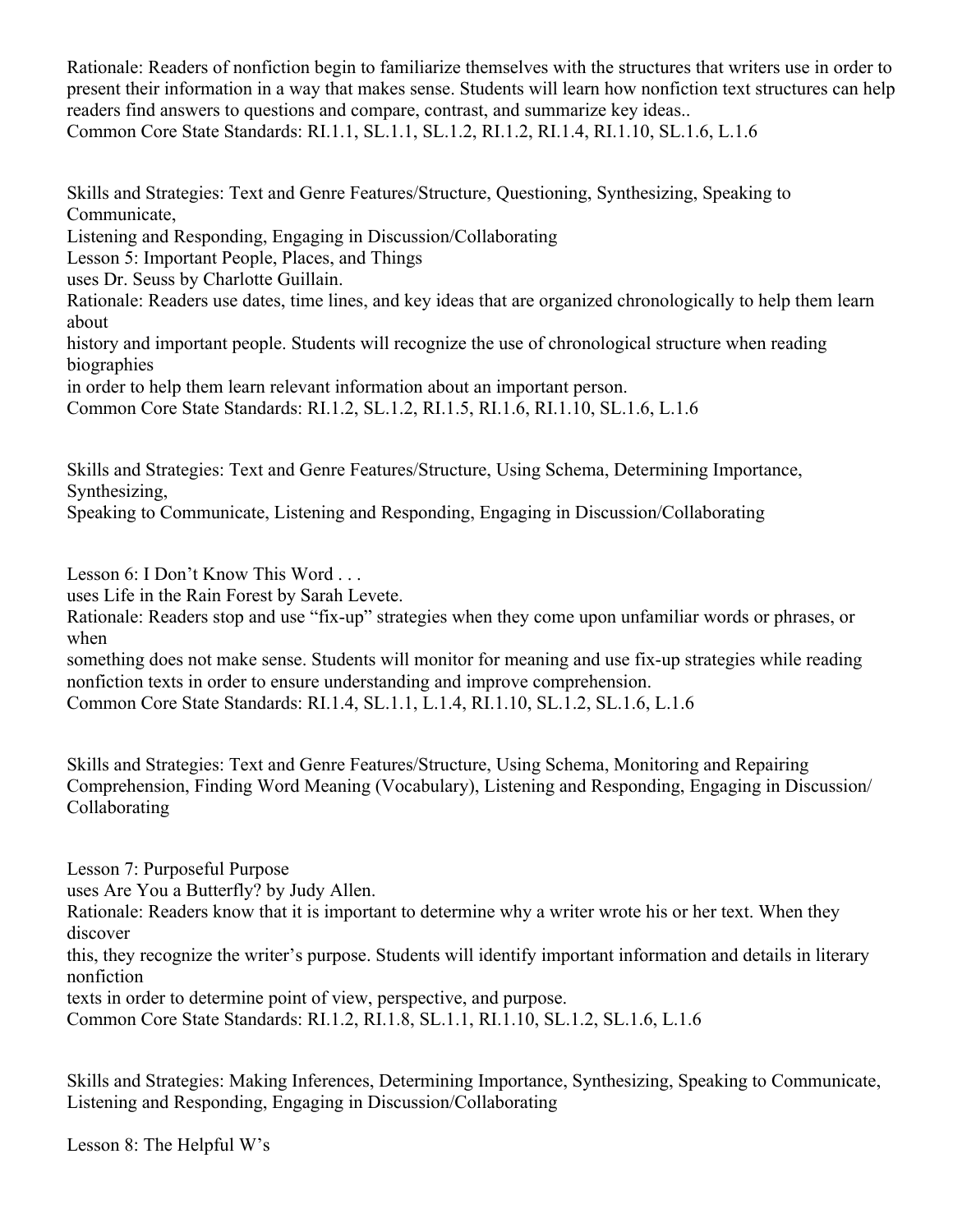uses Abraham Lincoln by Marion Dane Bauer.

Rationale: Readers determine the messages behind the topics and subjects they read about by asking questions and paying attention to the evidence and examples writers include in their books. Students will enhance their understanding of the big ideas found in nonfiction texts by asking questions in order to identify important information and determine the writer's message.

Common Core State Standards: RI.1.1, RI.1.2, RI.1.8, SL.1.1, SL.1.2, RI.1.3, RI.1.10, SL.1.6, L.1.6

Skills and Strategies: Questioning, Making Inferences, Determining Importance, Synthesizing, Listening and Responding, Engaging in Discussion/Collaborating

Mini-Lessons

Lesson 1: How the Table of Contents Helps Us

uses Is It Living or Nonliving? by Rebecca Rissman.

Rationale: Readers use a Table of Contents to find out where information is located in the nonfiction texts they read. Students will discover how a Table of Contents helps organize information and guide them to the section or

page number where they can locate and read information.

Common Core State Standards: RI.1.5, RI.1.10, SL.1.1, SL.1.2, SL.1.6, L.1.6

Skills and Strategies: Text and Genre Features/Structure, Speaking to Communicate, Listening and Responding,

Engaging in Discussion/Collaborating

Lesson 2: Captions and Labels

uses Grow Your Own Sandwich by John Malam.

Rationale: Readers use captions and labels to help them identify the visual information that is represented in illustrations and photos. They also recognize that writers use different fonts with captions and that they use lines

and arrows to join labels to pictures. Students will discover how captions and labels provide valuable information to

help them better understand the nonfiction books they are reading.

Common Core State Standards: RI.1.5, RI.1.6, RI.1.7, RI.1.2, RI.1.10, SL.1.1, SL.1.2, SL.1.6, L.1.6

Skills and Strategies: Text and Genre Features/Structure, Visualizing, Determining Importance, Listening and Responding

Lesson 3: We Can Figure It Out!

uses Grow Your Own Sandwich by John Malam.

Rationale: Readers can determine the meaning of unknown words by using fix-up strategies, background knowledge, and context clues to help them. Students will determine the meaning of unfamiliar, contentspecific

vocabulary by using fix-up strategies, background knowledge, and context clues.

Common Core State Standards: RI.1.4, L.1.4, RI.1.10, SL.1.1, SL.1.2, SL.1.6, L.1.6

Skills and Strategies: Using Schema, Making Inferences, Monitoring and Repairing Comprehension, Finding Word

Meaning (Vocabulary), Listening and Responding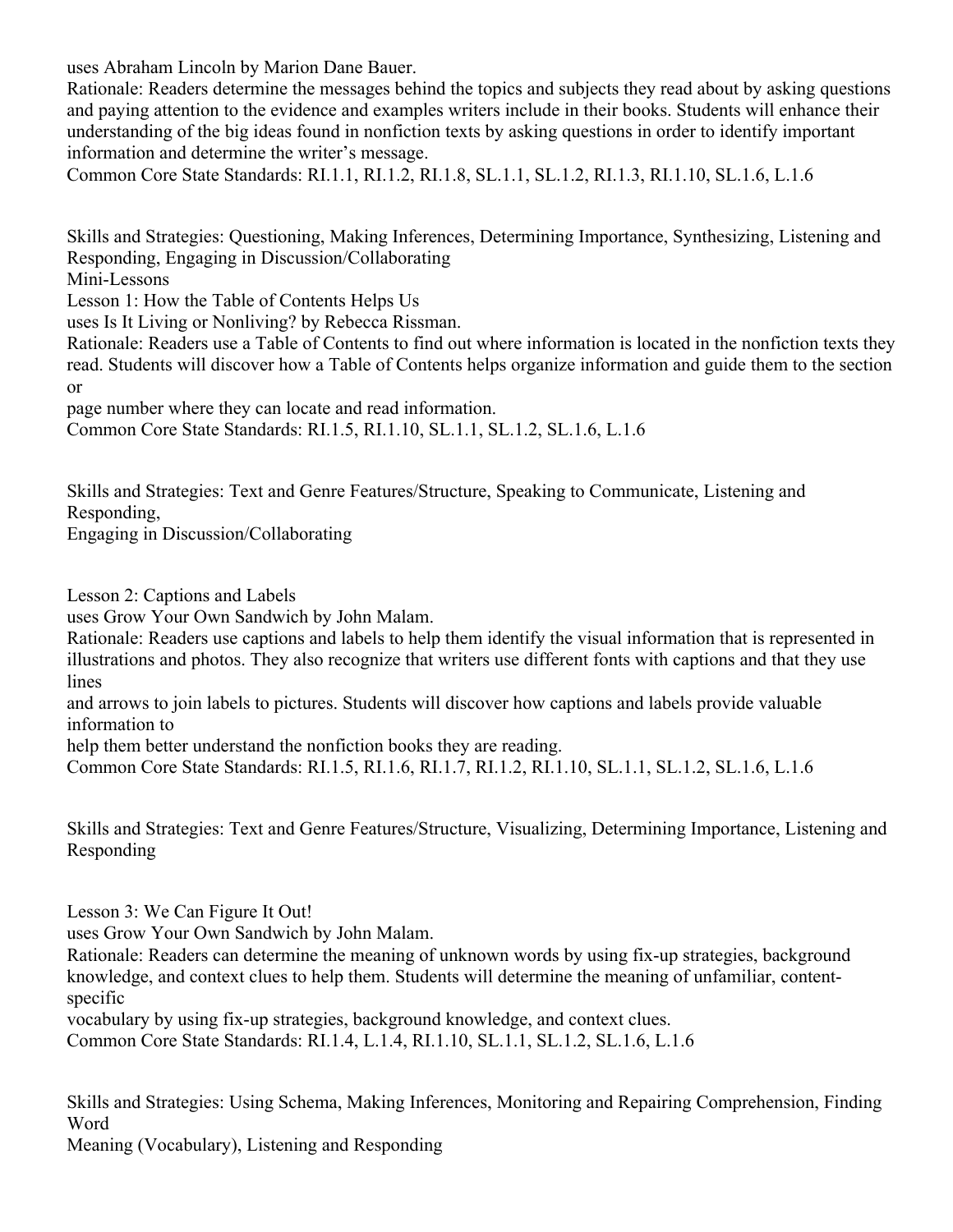Lesson 4: Making Connections uses Are You a Butterfly? by Judy Allen. Rationale: Readers can better understand the nonfiction texts they read when they activate their prior knowledge and make connections. Students will gain a deeper understanding of the topics they explore in their books by making personal and textual connections before, during, and after reading. Common Core State Standards: RI.1.2, RI.1.10, SL.1.1, SL.1.2, SL.1.6, L.1.6

Skills and Strategies: Using Schema, Listening and Responding, Engaging in Discussion/Collaborating Lesson 5: Curious Questions

uses Life in the Rain Forest by Sarah Levete.

Rationale: Readers ask questions in order to find answers to things they wonder about, to learn new information,

and to satisfy their curiosity. Students will use "who," "what," "when," "where," "why," and "how" questions to help

them clarify and understand information they encounter in the nonfiction books they listen to and/or read. Common Core State Standards: RI.1.1, RI.1.2, RI.1.8, RI.1.10, SL.1.1, SL.1.2, SL.1.6, L.1.2, L.1.6, W.1.2, W.1.5

Skills and Strategies: Questioning, Determining Importance, Listening and Responding, Engaging in Discussion/Collaborating

Lesson 6: Let's Take Another Look at Literary Nonfiction

uses Are You a Butterfly? by Judy Allen and "Mari's Journey" by Charnan Simon from Zootles: Butterflies from the

Nonfiction Shared Texts.

Rationale: Readers learn how the genre of literary nonfiction presents real information by using literary language

and a story structure. Students will be exposed to two different literary nonfiction selections in order to compare

and contrast the presentation of information, the word choices, the use of literary language, and the story being shared.

Common Core State Standards: RI.1.9, RI.1.2, RI.1.8, RI.1.10, SL.1.1, SL.1.2, SL.1.6, L.1.2, L.1.6, W.1.2, W.1.5

Skills and Strategies: Text and Genre Features/Structure, Determining Importance, Listening and Responding, Engaging in Discussion/Collaborating

Lesson 7: The Circle of Life

uses "From Egg to Frog" from Zootles: Frogs from the Nonfiction Shared Texts.

Rationale: Readers recognize how sequential structures help them understand order and procedures in the nonfiction texts they read. Students will better understand the information they read by recognizing and understanding the sequential structures of nonfiction.

Common Core State Standards: RI.1.2, RI.1.10, SL.1.1, SL.1.2, SL.1.6, L.1.2, L.1.6, W.1.2, W.1.5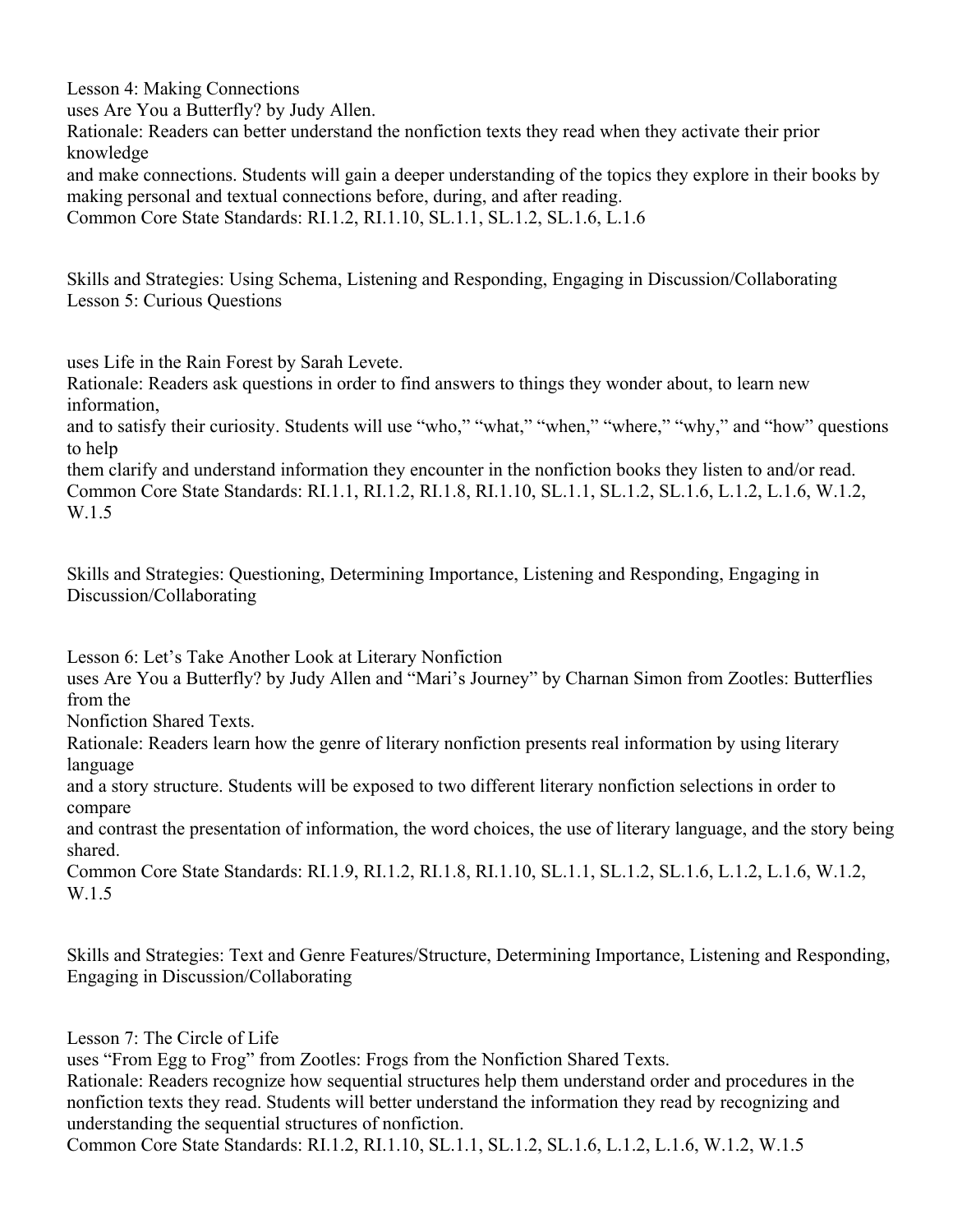Skills and Strategies: Text and Genre Features/Structure, Determining Importance, Speaking to Communicate, Listening and Responding, Engaging in Discussion/Collaborating

Lesson 8: Time Lines Talk and Tell

uses Dr. Seuss by Charlotte Guillain.

Rationale: Readers use time lines to help gain additional information about the topics they are reading and learning

about. Students will use time lines in order to learn more about the topics they are reading about as well as enhance their knowledge and understanding of the important dates and special events that are included in the nonfiction books they read.

Common Core State Standards: RI.1.5, RI.1.2, RI.1.10, SL.1.1, SL.1.2, SL.1.6, L.1.2, L.1.6, W.1.2, W.1.5

Skills and Strategies: Text and Genre Features/Structure, Determining Importance, Listening and Responding, Engaging in Discussion/Collaborating

Lesson 9: Check It Out!

uses Dr. Seuss by Charlotte Guillain, Is It Living or Nonliving? by Rebecca Rissman, and Life in the Rain Forest by

Sarah Levete.

Rationale: Readers use additional resources found in the back of nonfiction books in order to learn more information about the topics they are reading about. Students will discover how nonfiction writers include additional

interesting facts and information in the back of their books in order to enhance their readers' understanding and

learning.

Common Core State Standards: RI.1.2, RI.1.5, RI.1.10, SL.1.1, SL.1.2, SL.1.6, L.1.2, L.1.6, W.1.2, W.1.5

Skills and Strategies: Text and Genre Features/Structure, Determining Importance, Speaking to Communicate, Listening and Responding, Engaging in Discussion/Collaborating

Lesson 10: I Get It!

uses Is It Living or Nonliving? by Rebecca Rissman.

Rationale: Readers synthesize information to help them demonstrate and better understand what they have learned. Students will discover and discuss an author's message and what was important in their reading in order

to synthesize the presented information and demonstrate understanding of a text.

Common Core State Standards: RI.1.2, RI.1.8, RI.1.10, SL.1.1, SL.1.2, SL.1.6, L.1.2, L.1.6, W.1.2, W.1.5, W.1.8

Skills and Strategies: Determining Importance, Synthesizing, Listening and Responding

# **Integration of Career Readiness, Life Literacies, and Key Skills**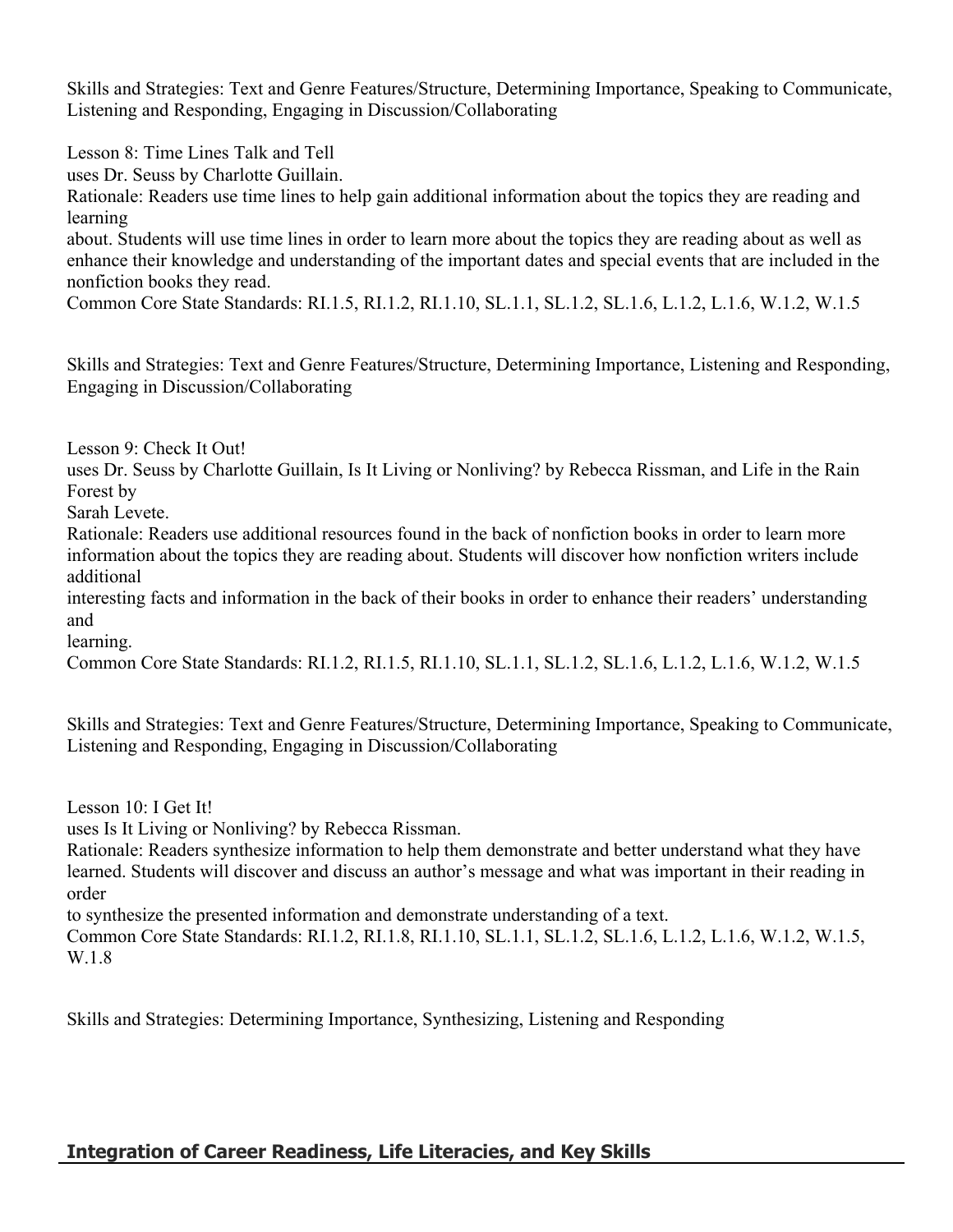Students will establish and follow rules, routines, and responsibilities throughout the year.

Students will learn about a variety of careers through reading nonfiction texts, selected through choice.

| <b>TECH.9.4.2.GCA</b> | <b>Global and Cultural Awareness</b>                                                                                                                                                           |
|-----------------------|------------------------------------------------------------------------------------------------------------------------------------------------------------------------------------------------|
|                       | Individuals from different cultures may have different points of view and experiences.                                                                                                         |
| <b>TECH.9.4.2.CI</b>  | Creativity and Innovation                                                                                                                                                                      |
| <b>TECH.9.4.2.CT</b>  | <b>Critical Thinking and Problem-solving</b>                                                                                                                                                   |
| TECH.9.4.2.GCA.1      | Articulate the role of culture in everyday life by describing one's own culture and<br>comparing it to the cultures of other individuals (e.g., 1.5.2.C2a, 7.1.NL.IPERS.5,<br>7.1.NL.IPERS.6). |
|                       | A variety of diverse sources, contexts, disciplines, and cultures provide valuable and<br>necessary information that can be used for different purposes.                                       |
| TECH.9.4.2.IML.1      | Identify a simple search term to find information in a search engine or digital resource.                                                                                                      |
| TECH.9.4.2.TL.2       | Create a document using a word processing application.                                                                                                                                         |
| TECH.9.4.2.CT.1       | Gather information about an issue, such as climate change, and collaboratively brainstorm<br>ways to solve the problem (e.g., K-2-ETS1-1, 6.3.2.GeoGI.2).                                      |
| TECH.9.4.2.Cl.1       | Demonstrate openness to new ideas and perspectives (e.g., 1.1.2.CR1a, 2.1.2.EH.1,<br>6.1.2. Civics CM. 2).                                                                                     |
|                       | Brainstorming can create new, innovative ideas.                                                                                                                                                |
| TECH.9.4.2.CT.2       | Identify possible approaches and resources to execute a plan (e.g., 1.2.2.CR1b, 8.2.2.ED.3).                                                                                                   |
| <b>TECH.9.4.2.TL</b>  | <b>Technology Literacy</b>                                                                                                                                                                     |
| WRK.9.2.2.CAP.1       | Make a list of different types of jobs and describe the skills associated with each job.                                                                                                       |
| TECH.9.4.2.CT.3       | Use a variety of types of thinking to solve problems (e.g., inductive, deductive).                                                                                                             |
| TECH.9.4.2.TL.3       | Enter information into a spreadsheet and sort the information.                                                                                                                                 |
| TECH.9.4.2.TL.1       | Identify the basic features of a digital tool and explain the purpose of the tool (e.g.,<br>8.2.2.ED.1).                                                                                       |
|                       | Different types of jobs require different knowledge and skills.                                                                                                                                |
| <b>WRK.K-12.P.5</b>   | Utilize critical thinking to make sense of problems and persevere in solving them.                                                                                                             |
|                       | Digital tools and media resources provide access to vast stores of information that can be<br>searched.                                                                                        |
| <b>WRK.9.2.2.CAP</b>  | <b>Career Awareness and Planning</b>                                                                                                                                                           |
| <b>WRK.K-12.P.4</b>   | Demonstrate creativity and innovation.                                                                                                                                                         |
| TECH.9.4.2.CI.2       | Demonstrate originality and inventiveness in work (e.g., 1.3A.2CR1a).                                                                                                                          |
| CAEP.9.2.4.A.1        | Identify reasons why people work, different types of work, and how work can help a<br>person achieve personal and professional goals.                                                          |
|                       | Digital tools have a purpose.                                                                                                                                                                  |

# **Technology and Design Integration**

Students will interact with the Smartboard throughout the lessons. Students will explore and read texts on the Ipads through reading centers.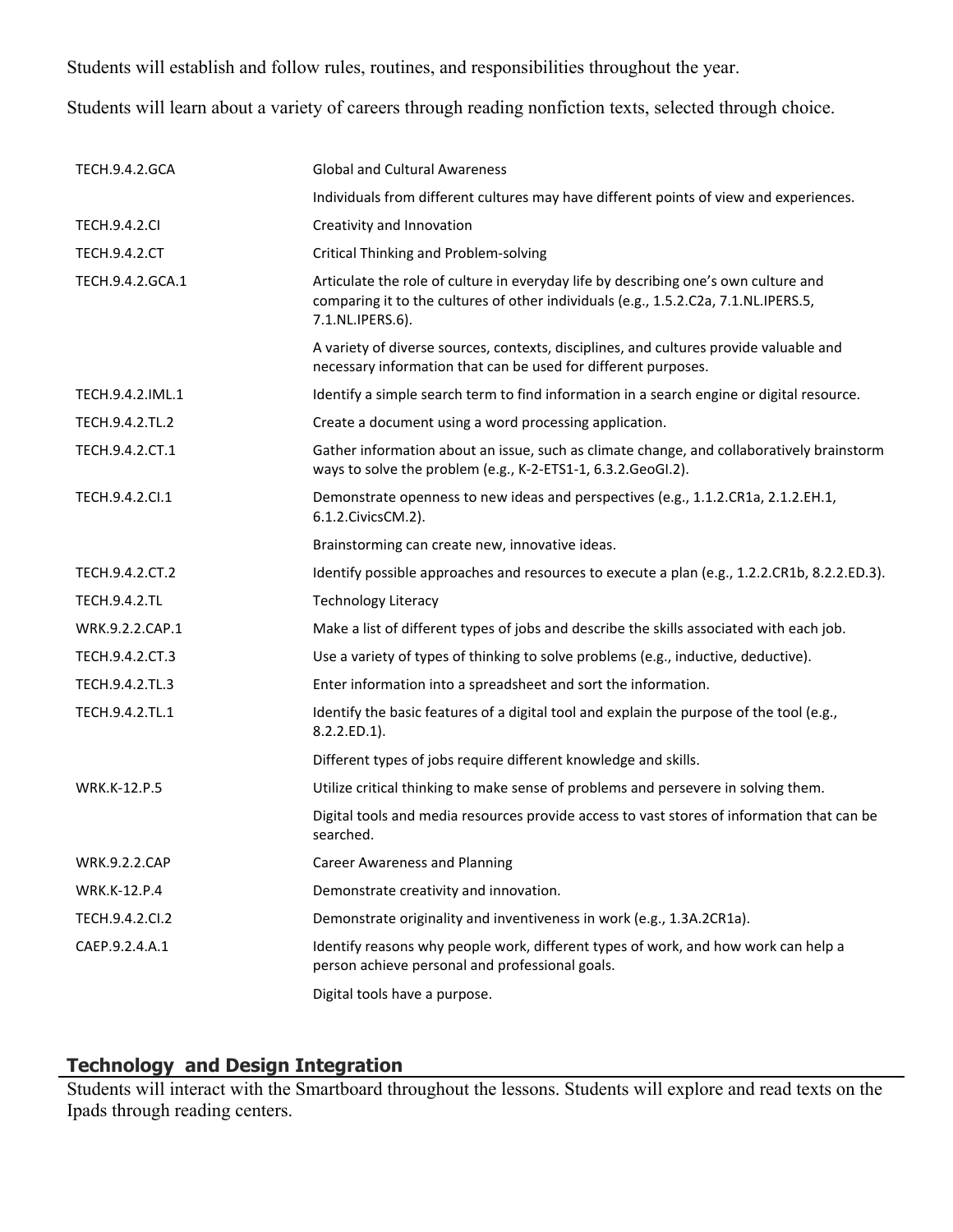| TECH.8.1.2       | Educational Technology: All students will use digital tools to access, manage, evaluate, and<br>synthesize information in order to solve problems individually and collaborate and to<br>create and communicate knowledge. |
|------------------|----------------------------------------------------------------------------------------------------------------------------------------------------------------------------------------------------------------------------|
| TECH.8.1.2.A.CS2 | Select and use applications effectively and productively.                                                                                                                                                                  |
| TECH.8.1.2.A.4   | Demonstrate developmentally appropriate navigation skills in virtual environments (i.e.,<br>games, museums).                                                                                                               |

# **Interdisciplinary Connections**

Non-fiction reading will make interdisciplinary connections with math, science, social studies technology and the arts through the topic in the mentor texts, as well as personal choice reading books.

| SCI.K-2.5.3.2.D   | Organisms reproduce, develop, and have predictable life cycles. Organisms contain genetic<br>information that influences their traits, and they pass this on to their offspring during<br>reproduction. |
|-------------------|---------------------------------------------------------------------------------------------------------------------------------------------------------------------------------------------------------|
| SCI.K-2.5.3.2.C.1 | Describe the ways in which organisms interact with each other and their habitats in order<br>to meet basic needs.                                                                                       |
| SCI.K-2.5.3.2.C.c | Humans can change natural habitats in ways that can be helpful or harmful for the plants<br>and animals that live there.                                                                                |
| SCI.K-2.5.3.2.C.3 | Communicate ways that humans protect habitats and/or improve conditions for the<br>growth of the plants and animals that live there, or ways that humans might harm<br>habitats.                        |
| SCI.K-2.5.3.2.D.a | Plants and animals often resemble their parents.                                                                                                                                                        |
| SCI.K-2.5.3.2.D.2 | Determine the characteristic changes that occur during the life cycle of plants and animals<br>by examining a variety of species, and distinguish between growth and development.                       |

# **Differentiation**

- Understand that gifted students, just like all students, come to school to learn and be challenged.
- Pre-assess your students. Find out their areas of strength as well as those areas you may need to address before students move on.
- Consider grouping gifted students together for at least part of the school day.
- Plan for differentiation. Consider pre-assessments, extension activities, and compacting the curriculum.
- Use phrases like "You've shown you don't need more practice" or "You need more practice" instead of words like "qualify" or "eligible" when referring to extension work.
- Encourage high-ability students to take on challenges. Because they're often used to getting good grades, gifted students may be risk averse.

#### **Definitions of Differentiation Components**:

- o Content the specific information that is to be taught in the lesson/unit/course of instruction.
- o Process how the student will acquire the content information.
- o Product how the student will demonstrate understanding of the content.
- o Learning Environment the environment where learning is taking place including physical location and/or student grouping

#### **Differentiation occurring in this unit:**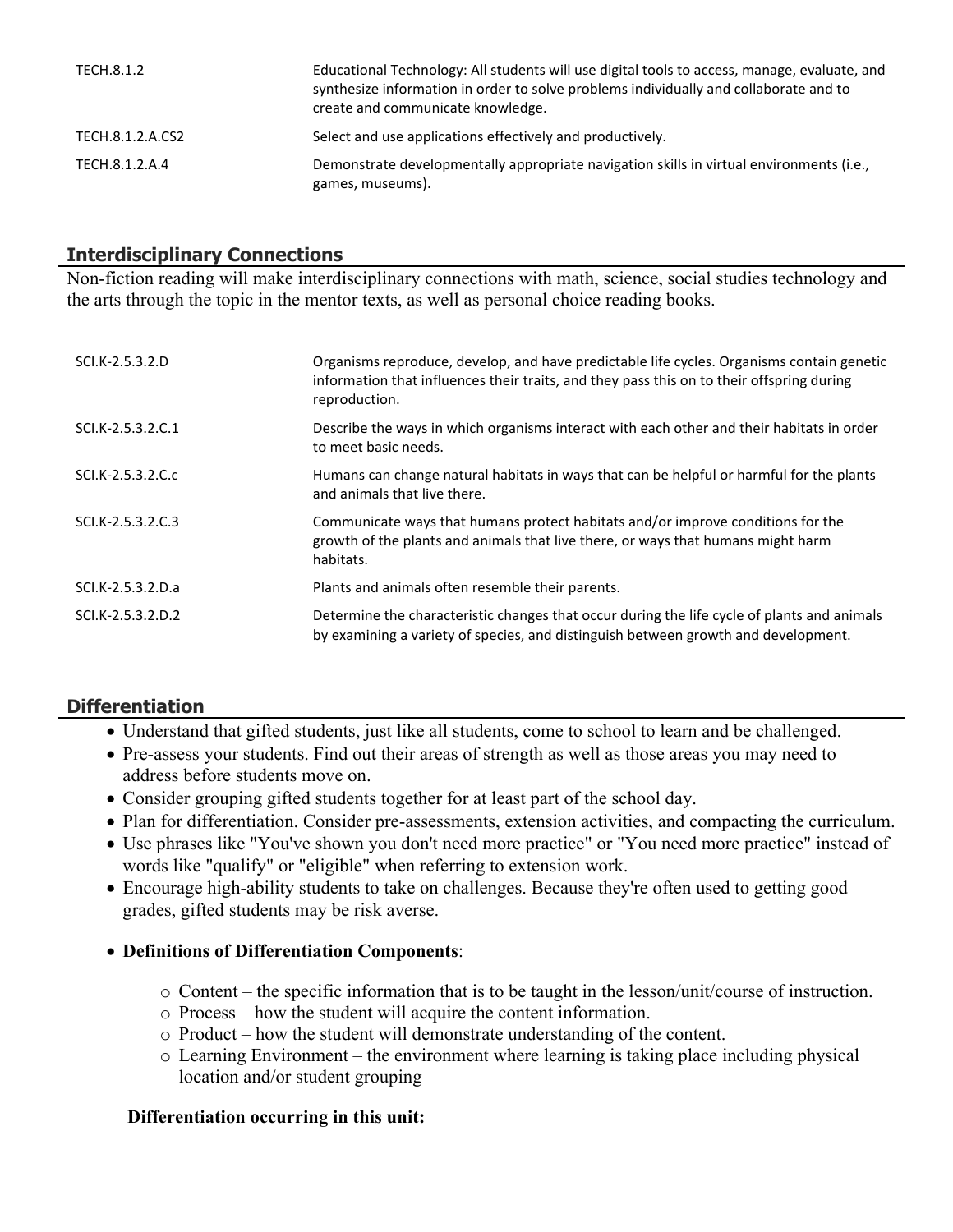Student Strengths and weaknesses will be assessed and monitored, and individualized/differentiated learning and readers will be assigned as appropriate.

Leveled reading Classroom Library.

Ipad apps that address students strengths and weaknesses in centers.

# **Modifications & Accommodations**

IEP accommodations, and modifications will be in place, and teacher assigned modifications and accommodations will be assigned, assessed, and monitored.

Follow IEP accommodations and differentiate materials, project requirements as needed.

Refer to QSAC EXCEL SMALL SPED ACCOMMOCATIONS spreadsheet in this discipline.

## **Additional Modifications and Accommodations used in this unit:**

# **Formative Assessments**

Assessment allows both instructor and student to monitor progress towards achieving learning objectives, and can be approached in a variety of ways. **Formative assessment** refers to tools that identify misconceptions, struggles, and learning gaps along the way and assess how to close those gaps. It includes effective tools for helping to shape learning, and can even bolster students' abilities to take ownership of their learning when they understand that the goal is to improve learning, not apply final marks (Trumbull and Lash, 2013). It can include students assessing themselves, peers, or even the instructor, through writing, quizzes, conversation, and more. In short, formative assessment occurs throughout a class or course, and seeks to improve student achievement of learning objectives through approaches that can support specific student needs (Theal and Franklin, 2010, p. 151).

#### **Formative Assessments used in this unit:**

**Discussion** 

Anecdotal notes

Assigned homework

Student participation

Independent group work/projects

Appendix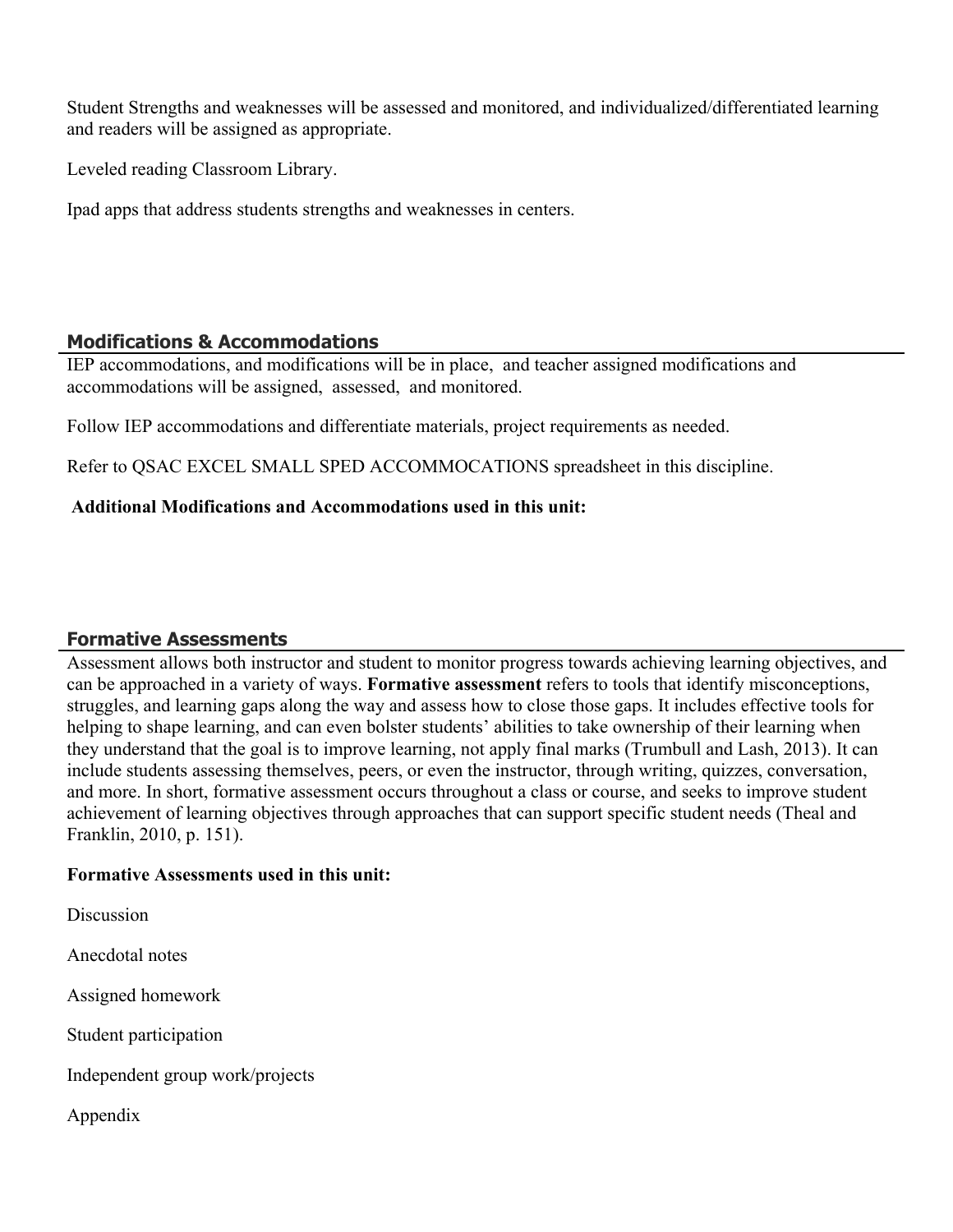#### **Benchmark Assessments**

DRA's

Aimsweb assessments three times a year

Linkit testing 3 times a year.

**Benchmark Assessments** are given periodically (e.g., at the end of every quarter or as frequently as once per month) throughout a school year to establish baseline achievement data and measure progress toward a standard or set of academic standards and goals.

#### **Schoolwide Benchmark assessments:**

Aimsweb benchmarks 3X a year

Linkit Benchmarks 3X a year

DRA

#### **Additional Benchmarks used in this unit:**

#### **Summative Assessments**

**summative assessments** evaluate student learning, knowledge, proficiency, or success at the conclusion of an instructional period, like a unit, course, or program. Summative assessments are almost always formally graded and often heavily weighted (though they do not need to be). Summative assessment can be used to great effect in conjunction and alignment with formative assessment, and instructors can consider a variety of ways to combine these approaches.

#### **Summative assessments for this unit:**

Schoolwide, Inc. recommended assessments and rubrics

Guided Reading Groups

Running records

Fundation Assessments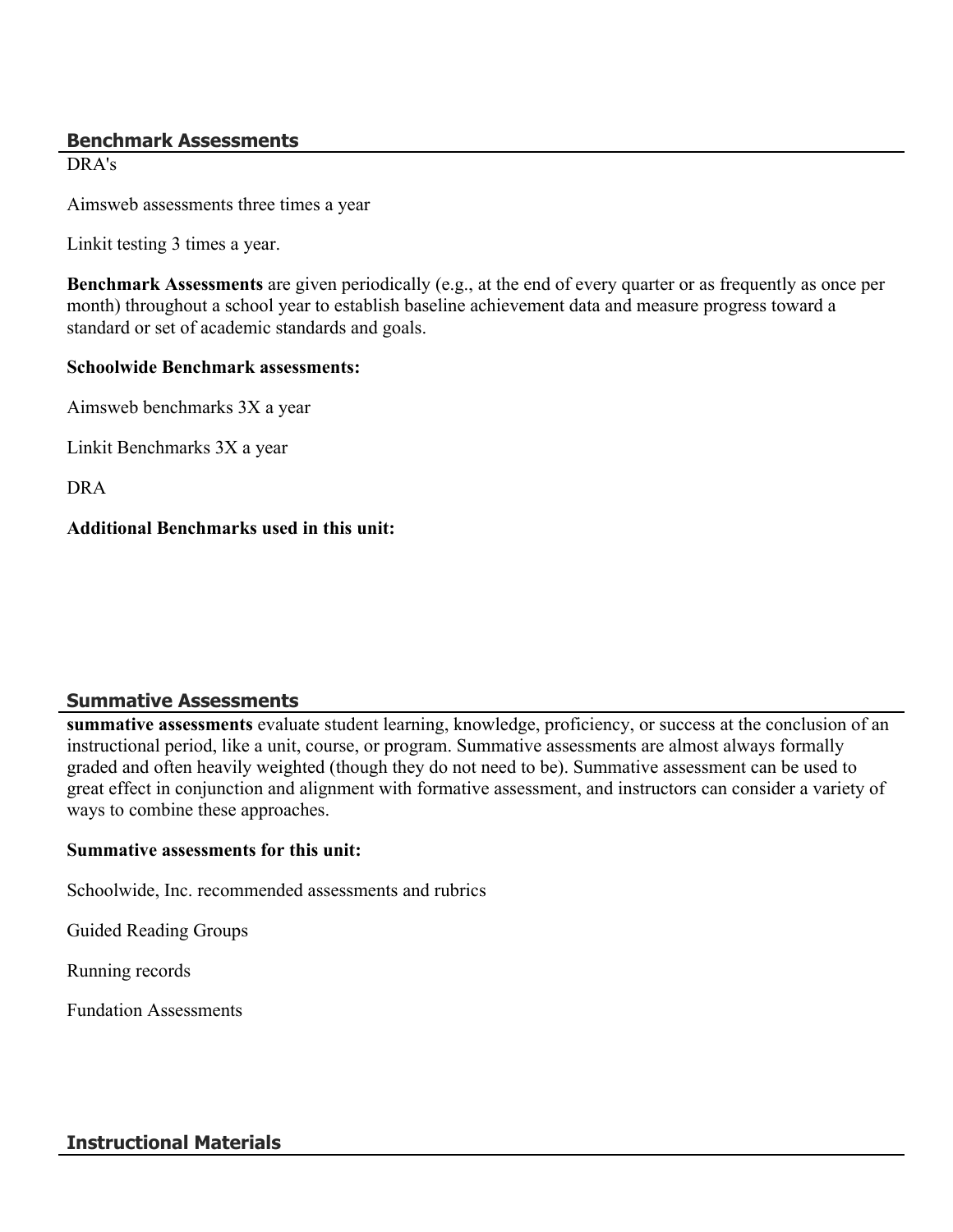Extensive Schoolwide leveled readers classroom library for choice reading.

Schoolwide Inc. "READING: Nonfiction" teacher instructional unit

Mentor texts as listed above

student choice leveled books for choice

Smartboard applications to teach nonfiction and note and notice

Mentor Texts Are You a Butterfly? by Judy Allen Atlantic by G. Brian Karas Dr. Seuss by Charlotte Guillain Grow Your Own Sandwich by John Malam Is It Living or Nonliving? by Rebecca Rissman Life in the Rain Forest by Sarah Levete Nonfiction Shared Texts "A Butterfly's Body" From Zootles: Butterflies (Lexile Level: 820L) "Frog or Toad" From Zootles: Frogs (Lexile Level: 690L) "From Egg to Frog" From Zootles: Frogs (Lexile Level: 630L) "Hibernation" From Tye Books (Lexile Level: 790L) "Mari's Journey" by Charnan Simon from Zootles: Butterflies (Lexile Level: 640L)

**Standards**

| LA.L.1.1.   | Produce and expand complete simple and compound declarative, interrogative,<br>imperative, and exclamatory sentences in response to prompts. |
|-------------|----------------------------------------------------------------------------------------------------------------------------------------------|
| LA.RF.1.3.C | Know final -e and common vowel team conventions for representing long vowel sounds.                                                          |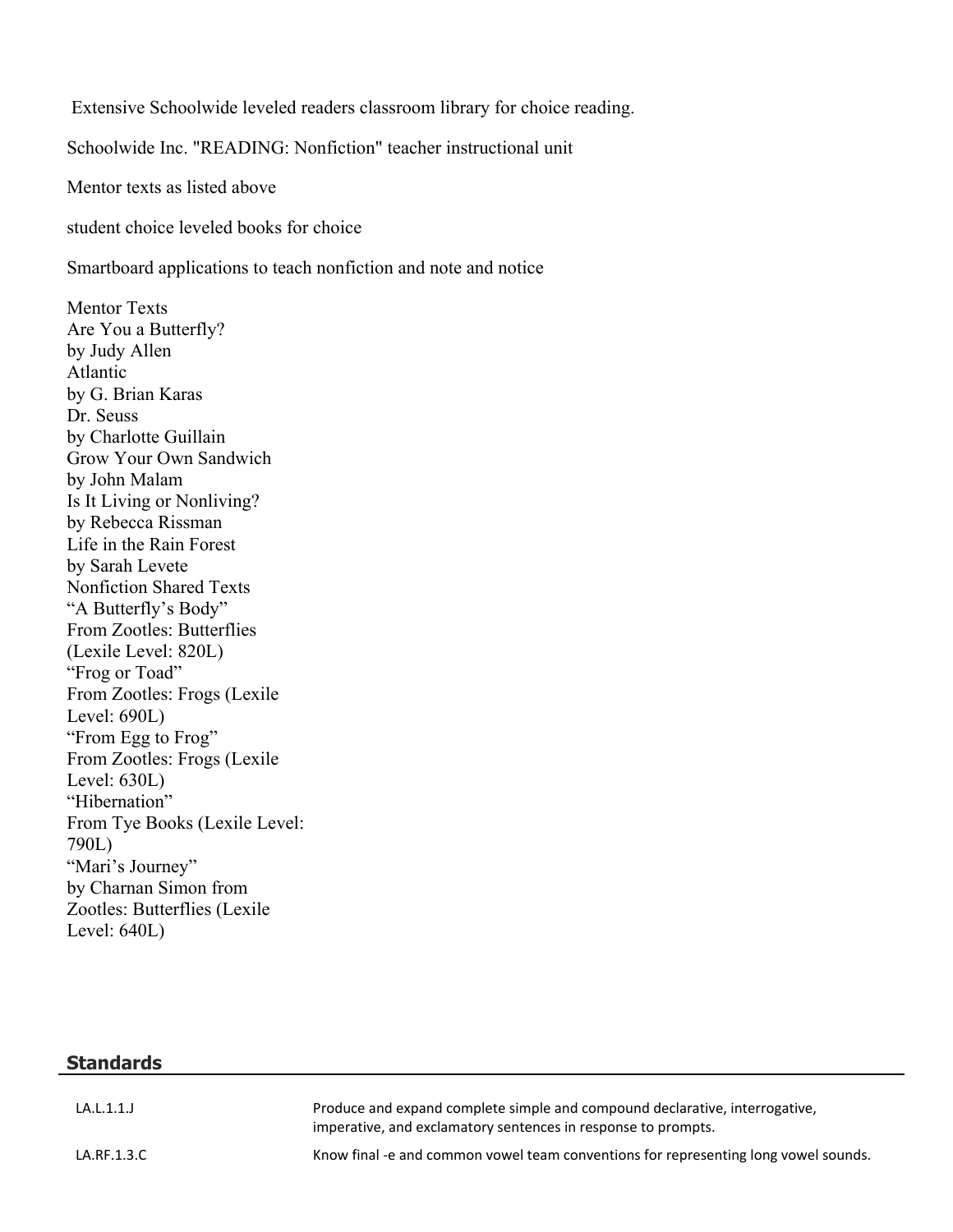| LA.RF.1.3.D | Distinguish long and short vowels when reading regularly spelled one-syllable words.                                                                    |
|-------------|---------------------------------------------------------------------------------------------------------------------------------------------------------|
| LA.RI.1.1   | Ask and answer questions about key details in a text.                                                                                                   |
| LA.RF.1.3.E | Decode two-syllable words following basic patterns by breaking the words into syllables<br>using knowledge that every syllable must have a vowel sound. |
| LA.RI.1.2   | Identify the main topic and retell key details of a text.                                                                                               |
| LA.RI.1.3   | Describe the connection between two individuals, events, ideas, or pieces of information<br>in a text.                                                  |
| LA.RF.1.4   | Read with sufficient accuracy and fluency to support comprehension.                                                                                     |
| LA.RF.1.4.A | Read grade-level text with purpose and understanding.                                                                                                   |
| LA.RI.1.4   | Ask and answer questions to help determine or clarify the meaning of words and phrases<br>in a text.                                                    |
| LA.RF.1.4.B | Read grade-level text orally with accuracy, appropriate rate, and expression.                                                                           |
| LA.RF.1.4.C | Use context to confirm or self-correct word recognition and understanding, rereading as<br>necessary.                                                   |
| LA.RI.1.6   | Distinguish between information provided by pictures or other illustrations and<br>information provided by the words in a text.                         |
| LA.RI.1.7   | Use the illustrations and details in a text to describe its key ideas.                                                                                  |
| LA.RI.1.8   | Identify the reasons an author gives to support points in a text and explain the application<br>of this information with prompting as needed.           |
| LA.RI.1.9   | Identify basic similarities in and differences between two texts on the same topic (e.g., in<br>illustrations, descriptions, or procedures).            |
| LA.RI.1.10  | With prompting and support, read informational texts at grade level text complexity or<br>above.                                                        |
| LA.RF.1.1.A | Recognize the distinguishing features of a sentence (e.g., first word, capitalization, ending<br>punctuation).                                          |
| LA.RF.1.2.A | Distinguish long from short vowel sounds in spoken single-syllable words.                                                                               |
| LA.RF.1.2.B | Orally produce single-syllable words by blending sounds (phonemes), including consonant<br>blends.                                                      |
| LA.RF.1.2.C | Isolate and pronounce initial, medial vowel, and final sounds (phonemes) in spoken single-<br>syllable words.                                           |
| LA.RF.1.2.D | Segment spoken single-syllable words into their complete sequence of individual sounds<br>(phonemes).                                                   |
| LA.L.1.1.A  | Print all upper- and lowercase letters.                                                                                                                 |
| LA.L.1.1.B  | Use common, proper, and possessive nouns.                                                                                                               |
| LA.L.1.1.C  | Use singular and plural nouns with matching verbs in basic sentences (e.g., He hops; We<br>hop).                                                        |
| LA.L.1.1.D  | Use personal, possessive, and indefinite pronouns (e.g., I, me, my; they, them, their,<br>anyone, everything).                                          |
| LA.SL.1.1.A | Follow agreed-upon norms for discussions (e.g., listening to others with care, speaking one<br>at a time about the topics and texts under discussion).  |
| LA.SL.1.1.B | Build on others' talk in conversations by responding to the comments of others through<br>multiple exchanges.                                           |
| LA.L.1.1.E  | Use verbs to convey a sense of past, present, and future (e.g., Yesterday I walked home;<br>Today I walk home; Tomorrow I will walk home).              |
| LA.SL.1.1.C | Ask questions to clear up any confusion about the topics and texts under discussion.                                                                    |